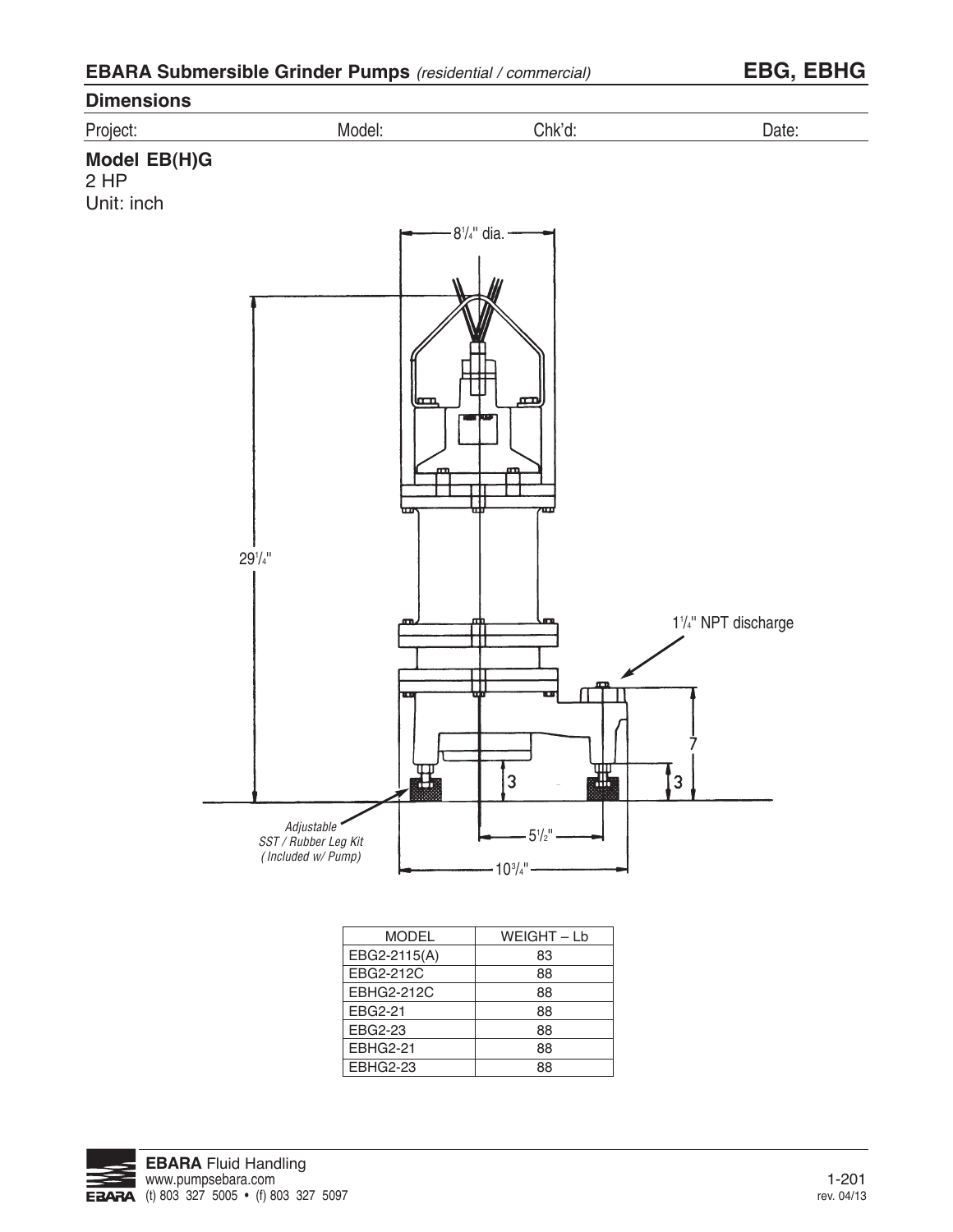# **Dimensions** Project: Model: Chk'd: Date: **Model EB(H)G** 3, 5, 7.5, 10HP Unit: inch  $9\frac{3}{4}$  $4\frac{3}{8}$  $6\frac{1}{4}$ 8 4 SST LIFTING HANDLE nn 34  $29\frac{7}{8}$ Ë 2.5" & 3" DISCHARGE FLANGE ANSI, 150 LB., 4-BOLT  $3\frac{1}{4}$  $6\frac{1}{8}$ 묘  $2\frac{1}{8}$ MODEL  $WEIGHT - Lb$  (kg) EBG-31 190 EBG-33 EBG-51 190 EBG-53 EBG-103 210 EBHG-31 190 EBHG-33 EBHG-51 190 EBHG-53 EBHG-71 190EBHG-73

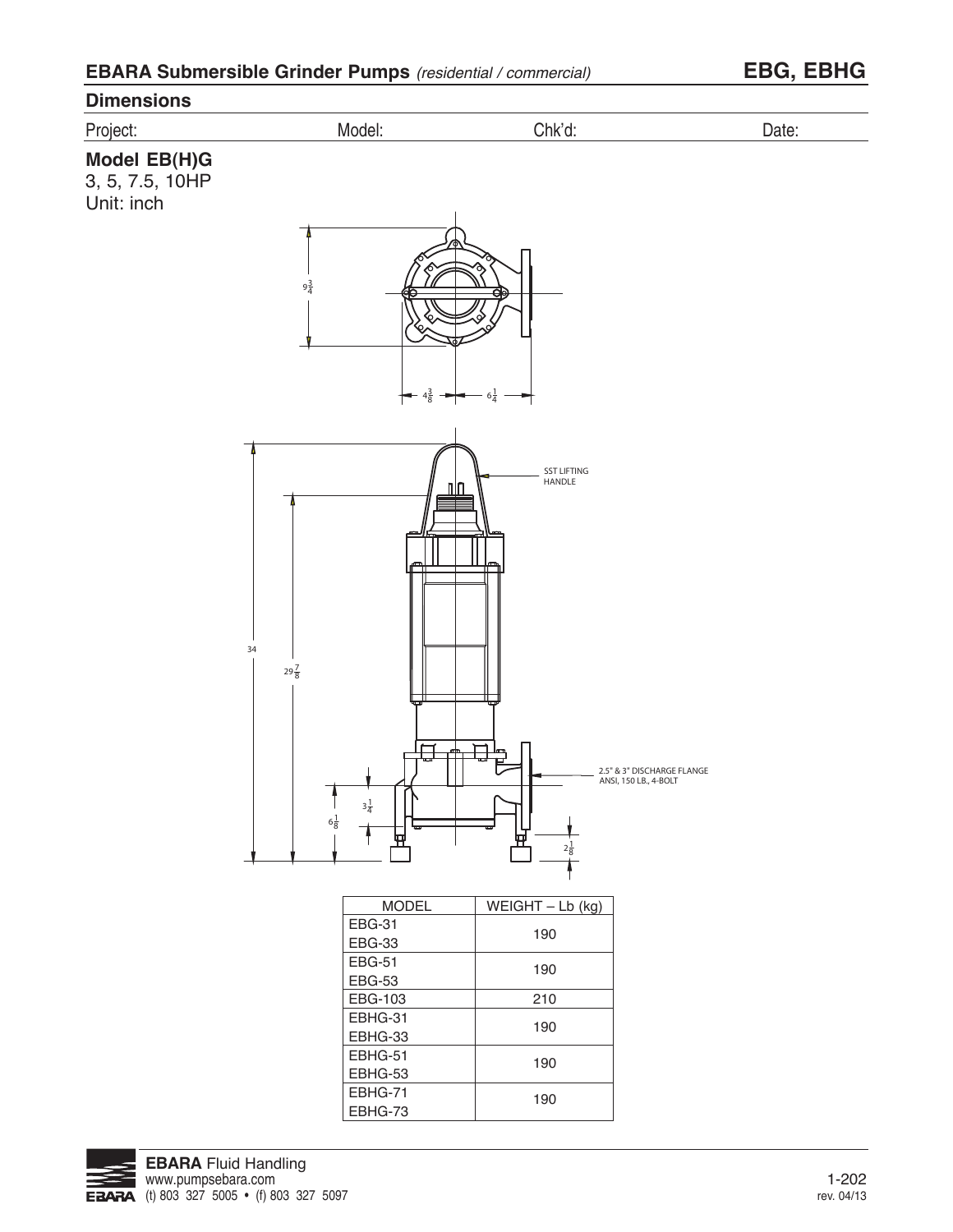# **Dimensions – Lift Out Dimensions**

Project: Model: Chk'd: Date:

## **Lift Out Dimensions**

## **Model EB(H)G**

3, 5, 7.5, 10HP Unit: inch

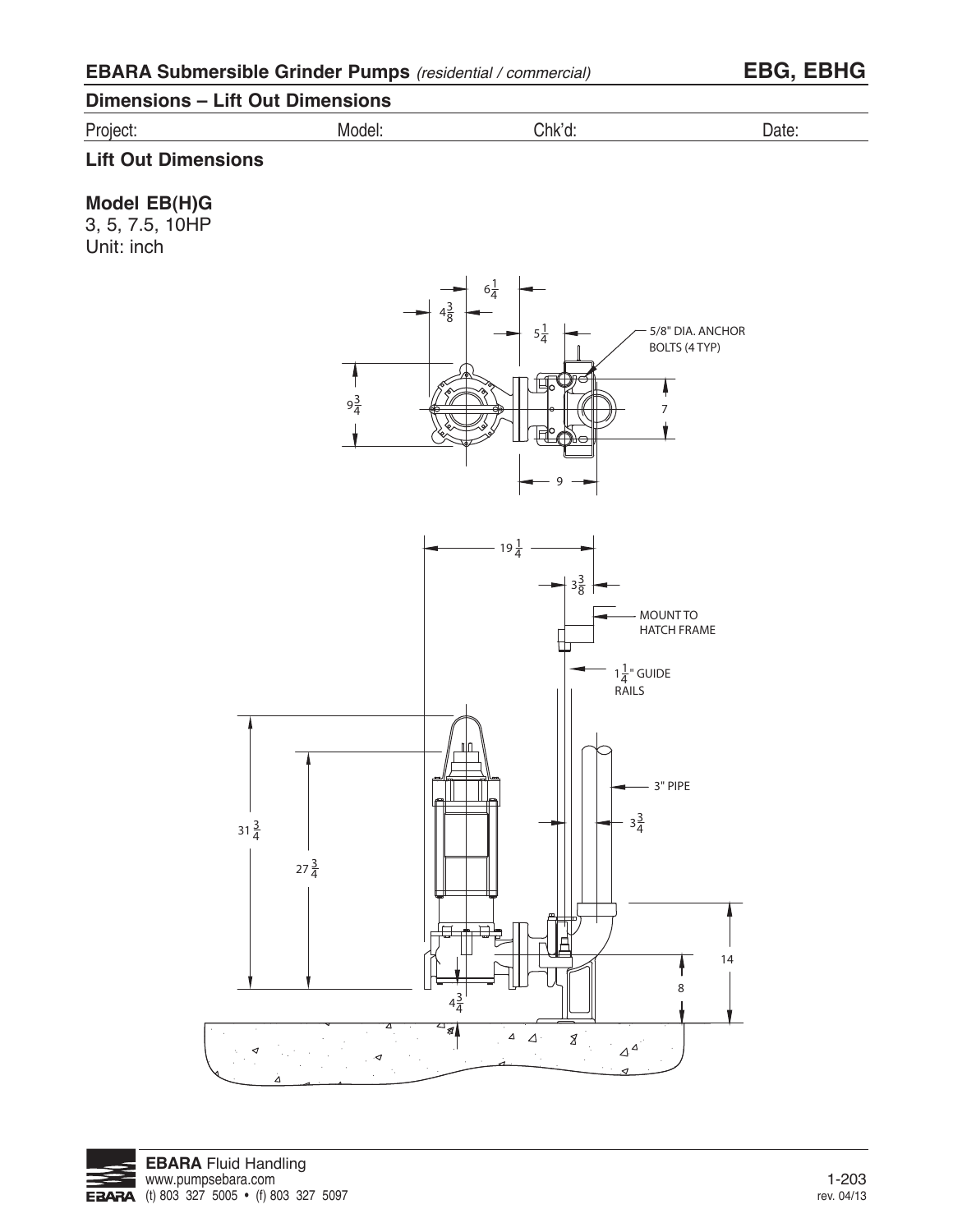| <b>Dimensions</b> |        |                      |       |
|-------------------|--------|----------------------|-------|
| Project:          | Model: | $\bigcap K$ 'd:<br>u | σαισ. |
|                   |        |                      |       |

**Quick Discharge Connector Model RS1 Model EB(H)G** EBG, 2HP EBHG, 2HP RS1 weight  $= 52$  lbs

NOTE: ALL DIMENSIONS ARE IN INCHES. MATERIALS OF CONSTRUCTION: BASE ELBOW: CAST IRON LIFT-OUT FLANGE: CAST IRON LOWER GUIDE BRACKET: 304 SST ALL FASTENERS ARE 304 SERIES SST USEABLE RAIL SIZES:  $\frac{3}{4}$ " & 1"<br>MAXIMUM WEIGHT ALLOWANCE: 2001bs.





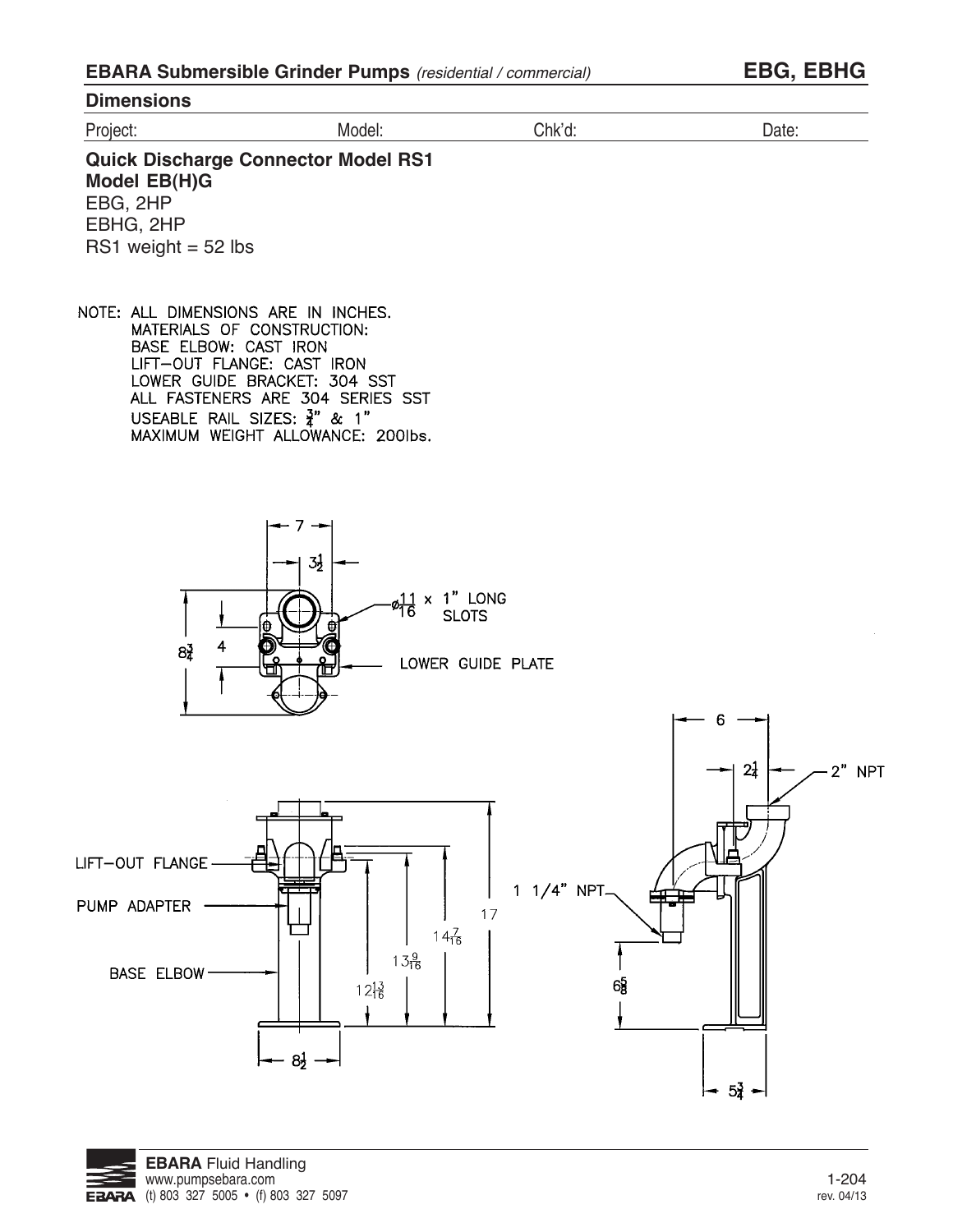**Dimensions** Project: Model: Chk'd: Date: **Quick Discharge Connector Model RS3-H Model EB(H)G** EBG, 3, 5, 10HP EBHG, 3, 5, 7.5HP  $RS3-H$  weight = 70 lbs NOTE: ALL DIMENSIONS ARE IN INCHES. **MATERIALS OF CONSTRUCTION: BASE ELBOW: CAST DUCTILE IRON** LIFT-OUT FLANGE: CAST DUCTILE IRON **LOWER GUIDE BRACKET: 304 SST** ALL FASTENERS ARE 304 SERIES SST USEABLE GUIDE RAIL SIZES:  $\frac{3}{4}$ ", 1", 1 $\frac{1}{4}$ " **MOUNTING DIMENSIONS** 7 3" NPT DISCH. Ø11 x 1" LONG<br>SLOTS ⊕  $3\frac{3}{4}$ ⊕  $11\frac{1}{4}$  REF  $6\frac{3}{4}$ 4 प्राप्ता m 9 ⊕ ⊕  $3\frac{1}{2}$  $8\frac{1}{2}$ **LOWER GUIDE PLATE BASE ELBOW -LIFT-OUT FLANGE**  $\varnothing_{\overline{A}}^{\underline{3}}$  HOLES 14  $9\frac{1}{4}$  $8\frac{1}{2}$  $7\frac{3}{4}$ 8 **STD. 3" FLANGE**